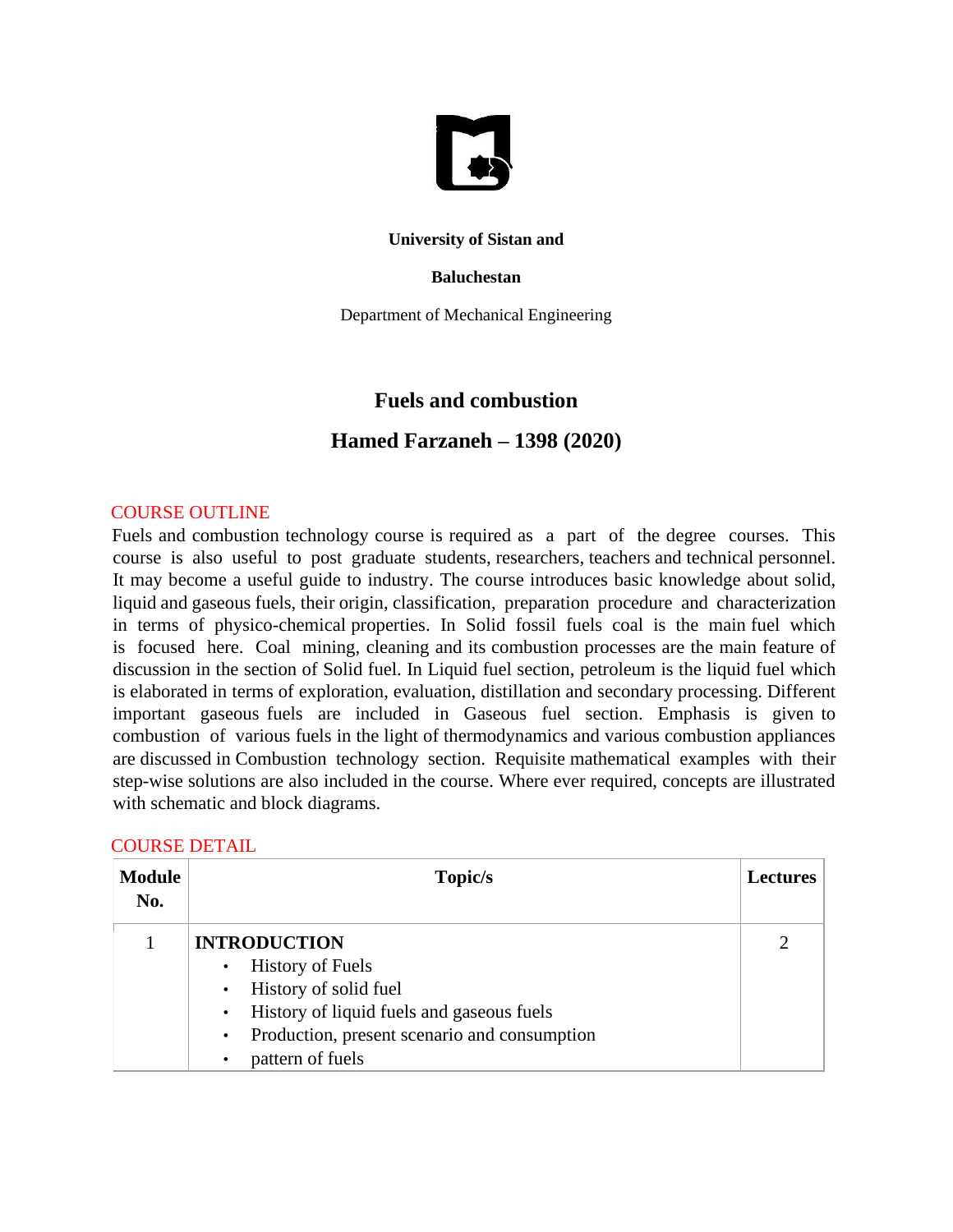|                | Fundamental definitions, properties and various        |   |
|----------------|--------------------------------------------------------|---|
|                | measurements                                           |   |
|                | Definitions and properties of solid fuels<br>$\bullet$ |   |
|                | Definitions and properties of liquid and gaseous<br>٠  |   |
|                | fuels                                                  |   |
|                | Various measurement techniques                         |   |
| $\overline{2}$ | <b>SOLID FOSSIL FUEL(COAL)</b>                         | 3 |
|                | Coal classification, composition and basis<br>٠        |   |
|                | Coal mining<br>$\bullet$                               |   |
|                | Coal preparation and washing<br>$\bullet$              |   |
|                | Combustion of coal and coke making                     |   |
|                | Action of heat on different coal samples<br>٠          |   |
|                | Different types of coal combustion techniques<br>٠     |   |
|                | Coal tar distillation<br>$\bullet$                     |   |
|                | Coal liquefaction                                      |   |
|                | Direct liquefaction<br>$\bullet$                       |   |
|                | Indirect liquefaction<br>$\bullet$                     |   |
|                | Coal gasification<br>$\bullet$                         |   |
|                | <b>LIQUID FOSSIL FUEL(PETROLEUM)</b>                   | 3 |
|                |                                                        |   |
|                | Exploration of crude petroleum<br>٠                    |   |
|                | <b>Evaluation of crude</b>                             |   |
|                | Distillation                                           |   |
|                | Atmospheric distillation<br>$\bullet$                  |   |
|                | Vacuum distillation                                    |   |
|                | Secondary processing                                   |   |
|                | Cracking<br>٠                                          |   |
|                | Thermal cracking, Visbreaking<br>$\bullet$             |   |
|                | Coking<br>$\bullet$                                    |   |
|                | Catalytic cracking                                     |   |
|                | Reforming of naphtha                                   |   |
|                | Hydrotreatment, dewaxing, deasphalting                 |   |
|                | Refinery equipments                                    |   |
| 3              | <b>GASEOUS FUELS</b>                                   | 2 |
|                | Natural gas and LPG                                    |   |
|                | Producer gas                                           |   |
|                | Water gas                                              |   |
|                | Hydrogen                                               |   |
|                | Acetylene                                              |   |
|                | Other fuel gases                                       |   |